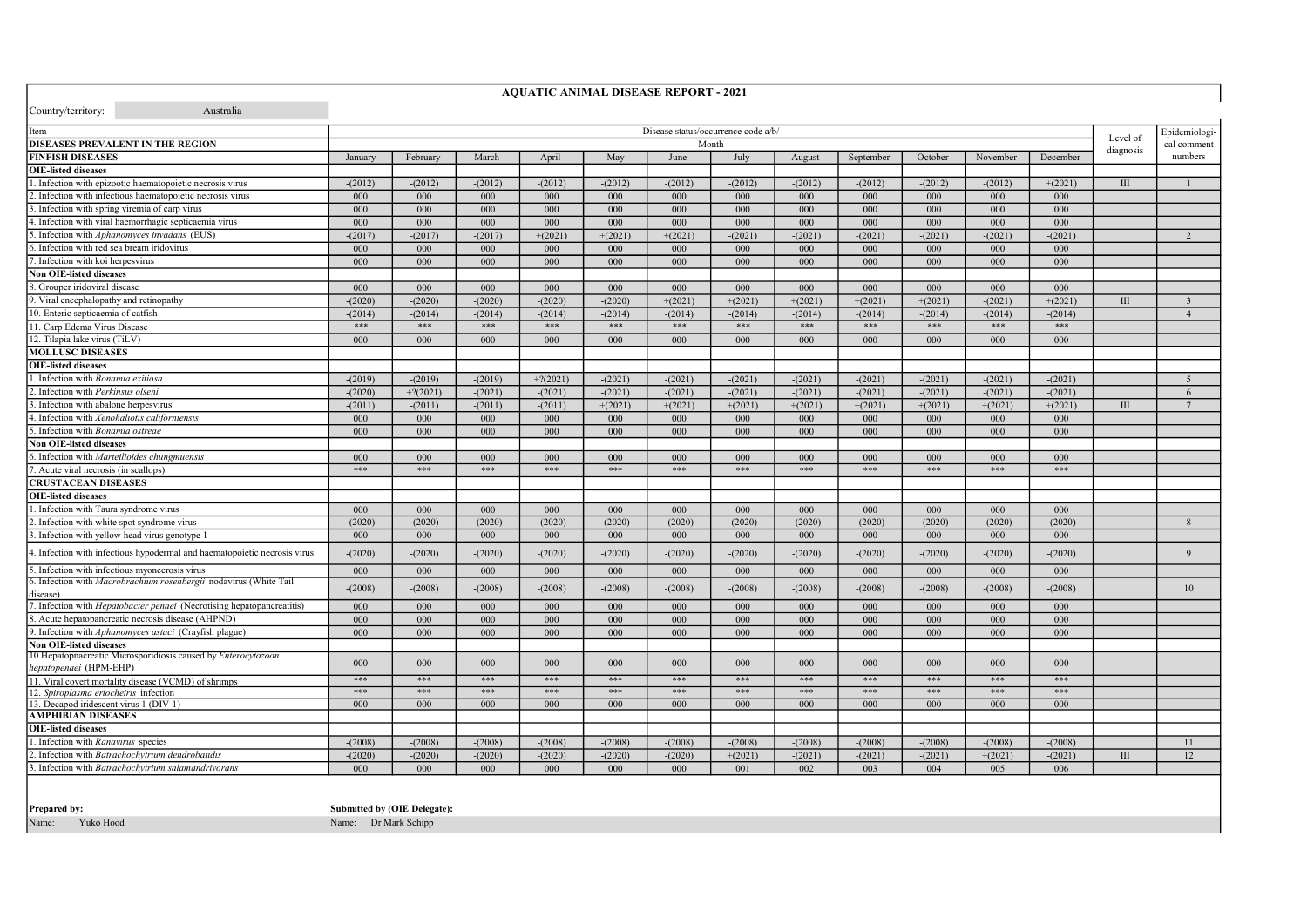|                | Position: Principal Science Officer, OIE Focal Point for Aquatics | Positon: Australian Chief Veterianry Officer |
|----------------|-------------------------------------------------------------------|----------------------------------------------|
|                | Signature: Yuko Hood                                              | Signature: Mark Schipp                       |
| Date: 15/03/22 |                                                                   | Date: 15/03/2022                             |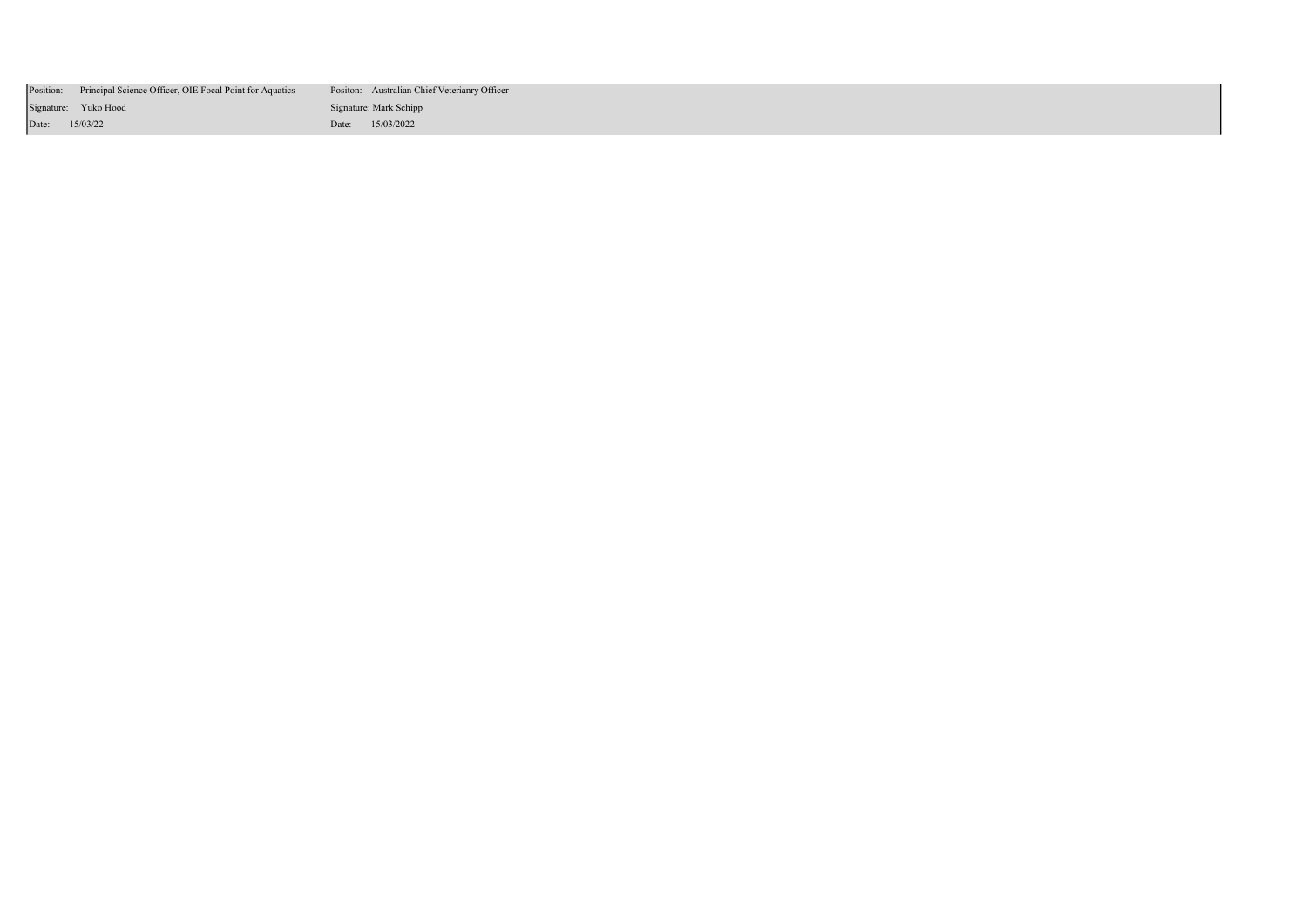| <b>ANY OTHER DISEASES OF IMPORTANCE</b> |  |  |  |  |  |  |  |
|-----------------------------------------|--|--|--|--|--|--|--|
|                                         |  |  |  |  |  |  |  |
|                                         |  |  |  |  |  |  |  |

DISEASES PRESUMED EXOTIC TO THE REGION<sup>b</sup>

LISTED BY THE OIE

Finfish: Infection with HPR-deleted or HPR0 salmon anaemia virus; Infection with salmon pancreas disease virus;

Infection with Gyrodactylus salaris.

Molluscs: Infection with Marteilia refringens; Perkinsus marinus.

## NOT LISTED BY THE OIE

Finfish: Channel catfish virus disease

|  |  |  |  | a/ Please use the following occurrence code: |  |
|--|--|--|--|----------------------------------------------|--|
|--|--|--|--|----------------------------------------------|--|

| Occurrence code and                                               | <b>Definition</b>                                                                                                                                                               | Occurrence code and symbol | <b>Definition</b>                                                                                                                                      |  |
|-------------------------------------------------------------------|---------------------------------------------------------------------------------------------------------------------------------------------------------------------------------|----------------------------|--------------------------------------------------------------------------------------------------------------------------------------------------------|--|
| symbol<br>Disease present<br>Disease limited to one or            | The disease is present with clinical signs in the whole country<br>(in domestic species or wildlife)                                                                            | Disease absent             | The disease was absent in the country during the<br>reporting period (in domestic species or wildlife).                                                |  |
| more zones<br>$+()$                                               | The disease is present with clinical signs, and limited to one<br>or more zones/compartments (in domestic species or wildlife)                                                  | Never reported<br>0000     | The disease has "never been reported" (historically<br>absent) for the whole country in domestic species and                                           |  |
| Infection/infestation<br>$+?$                                     | Confirmed infestation or infection using diagnostic tests, but<br>no clinical signs observed (in domestic species or wildlife)                                                  |                            | wildlife.                                                                                                                                              |  |
| Infection/infestation<br>limited to one or more<br>zones<br>$+20$ | Confirmed infestation or infection using diagnostic tests, but<br>no clinical signs observed and limited to one or more<br>zones/compartments (in domestic species or wildlife) | No information<br>***      | No information is available regarding the presence or<br>the absence of this disease during the reporting period<br>(in domestic species or wildlife). |  |
| Disease suspected<br>Disease suspected but                        | The presence of the disease was suspected but not confirmed<br>(in domestic species or wildlife)                                                                                |                            |                                                                                                                                                        |  |
| not confirmed and<br>limited to one or more<br>zones<br>20        | The presence of the disease was suspected but not confirmed<br>and limited to one or more zones/compartments (in domestic<br>species or wildlife)                               |                            |                                                                                                                                                        |  |

## b/ If there is any changes on historical data, please highlight in RED

## 1. Epidemiological comments:

(Comments should include: 1) Origin of the disease or pathogen (history of the disease); 2) Species affected; 3) Disease characteristics (unusual clinical signs or lesions); 4) Pathogen (isolated/sero-typed); 5) Mortality Preventive/control measures taken; 9) Samples sent to national or international laboratories for confirmation (indicate the names of laboratories; 10) Published paper (articles in journals/website, etc). and 11) Unknown di

## Comment No.

| Epizootic haematopoietic necrosis                                                                                                                                                                                             |
|-------------------------------------------------------------------------------------------------------------------------------------------------------------------------------------------------------------------------------|
| 1. Reported one case in December, based on passive surveillance in Victoria.                                                                                                                                                  |
| 2. Species affected – <i>Perca fluviatilis</i> (redfin perch)                                                                                                                                                                 |
| 3. Clinical signs $- N/A$                                                                                                                                                                                                     |
| 4. Pathogen $-$ EHNV                                                                                                                                                                                                          |
| 5. Mortality rate - At least 200 small fish                                                                                                                                                                                   |
| $6.$ Economic loss $-$ Unknown                                                                                                                                                                                                |
| 7. Geographic extent – Part of a lake                                                                                                                                                                                         |
| 8. Containment measures $- N/A$                                                                                                                                                                                               |
| 9. Laboratory confirmation – PCR and sequencing at ACDP                                                                                                                                                                       |
| $10.$ Publications $-$ Nil                                                                                                                                                                                                    |
| Epizootic haematopoietic necrosis was not reported this period despite passive surveillance in the Australian Capital Territory (last reported 2011), New South Wales (last reported 2009) and South Australia (last reported |
| Territory, Queensland, Tasmania and Western Australia. No information available this period in the Australian Capital Territory.                                                                                              |
|                                                                                                                                                                                                                               |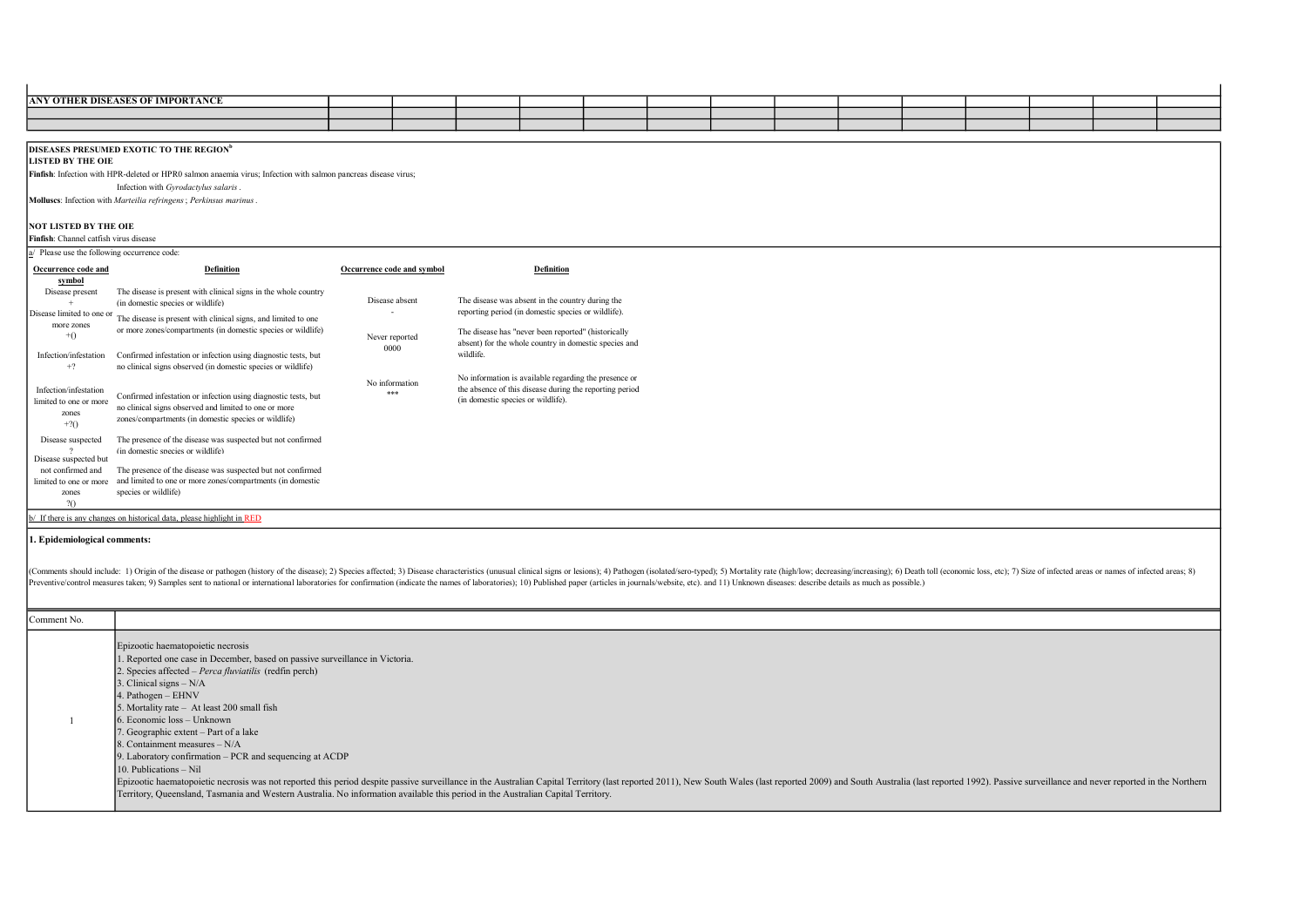|                 | Infection with Aphanomyces invadans (EUS)                                                                                                                                                                                                                                                                                                                                        |
|-----------------|----------------------------------------------------------------------------------------------------------------------------------------------------------------------------------------------------------------------------------------------------------------------------------------------------------------------------------------------------------------------------------|
|                 | 1. Reported one case in December, based on passive surveillance in Western Australia.                                                                                                                                                                                                                                                                                            |
|                 | 2. Species affected - Wild Mugil cephalus (sea mullet), based on passive surveillance                                                                                                                                                                                                                                                                                            |
|                 | 3. Clinical signs – Skin ulcerations                                                                                                                                                                                                                                                                                                                                             |
|                 | 4. Pathogen $-Aphanomyces$ invadans                                                                                                                                                                                                                                                                                                                                              |
|                 | 5. Mortality rate - Up to 40% prevalence (80 of 200) reported in one sampling location and much lower percentage in another location.                                                                                                                                                                                                                                            |
| 2               | 6. Economic loss - Unknown                                                                                                                                                                                                                                                                                                                                                       |
|                 | 7. Geographic extent - Vasse-Wonnerup estuary                                                                                                                                                                                                                                                                                                                                    |
|                 | 8. Containment measures - N/A                                                                                                                                                                                                                                                                                                                                                    |
|                 | 9. Laboratory confirmation - Histology, PCR and sequencing at DPIRD Diagnostics and Laboratory Services.                                                                                                                                                                                                                                                                         |
|                 | 10. Publications $- N$                                                                                                                                                                                                                                                                                                                                                           |
|                 |                                                                                                                                                                                                                                                                                                                                                                                  |
|                 | Infection with Aphanomyces invadans was not reported this period despite passive surveillance in New South Wales (last reported June 2021), Queensland (last reported April 2021), the Northern Territory (last reported 2017)<br>reported 2008). Passive surveillance and never reported in Tasmania. No information available this period in the Australian Capital Territory. |
|                 | Viral encephalopathy and retinopathy                                                                                                                                                                                                                                                                                                                                             |
|                 | 1. Reported by NT in October and December, based on passive surveillance. Reported by NSW with 1 case in October and two cases in December, based on active surveillance.                                                                                                                                                                                                        |
|                 | 2. Species affected - NT- Farmed Lates calcarifer (October case: 36-day- old and December: 16-day-old). NSW - October - case 1- Wild Mugil cephalus. December- case 1- Wild Mugil cephalus, Retropinna semoni and Potamalosa R                                                                                                                                                   |
|                 | and Trachystoma Petardi.                                                                                                                                                                                                                                                                                                                                                         |
|                 |                                                                                                                                                                                                                                                                                                                                                                                  |
|                 | 3. Clinical signs - NT - Affected fish displayed neurological signs. NSW - N/A                                                                                                                                                                                                                                                                                                   |
|                 | 4. Pathogen - Betanodavirus                                                                                                                                                                                                                                                                                                                                                      |
|                 | 5. Mortality rate - NT - 1% (October), 100% including culling (December). NSW - October- Not applicable, December - Not applicable.                                                                                                                                                                                                                                              |
| $\overline{3}$  | 6. Economic loss - NT - Unknown in October and December. NSW - Unknown                                                                                                                                                                                                                                                                                                           |
|                 | 7. Geographic extent - NT - October- Nursery area of grow out- Several 5000L fibreglass tanks and an earthen pond (recirculating system), December- Larval rearing area consisting of two 6500L fibreglass tanks (recirculatin                                                                                                                                                   |
|                 | 8. Containment measures – NT – October- Quarantine of affected fingerling cohort until clinical signs were resolved, December- Culling and decontamination. NSW – N/A                                                                                                                                                                                                            |
|                 | 9. Laboratory confirmation - NT - October- PCR and histopathology, December- PCR. Tests performed at Berrimah Veterinary Laboratory of the Department of Industry Tourism and Trade, Northern Territory Government. NSW- PCR a                                                                                                                                                   |
|                 | Menangle                                                                                                                                                                                                                                                                                                                                                                         |
|                 | 10. Publications - Nil                                                                                                                                                                                                                                                                                                                                                           |
|                 | Viral encephalopathy and retinopathy was not reported this period despite passive surveillance in Western Australia (last reported 2013), South Australia (last reported 2010), Tasmania (last reported 2000) and Queensland (                                                                                                                                                   |
|                 | Tasmania and the Australian Capital Territory.                                                                                                                                                                                                                                                                                                                                   |
|                 |                                                                                                                                                                                                                                                                                                                                                                                  |
|                 | Enteric septicaemia of catfish (Infection with Edwardsiella ictaluri) was not reported this period despite passive surveillance and never reported in New South Wales, South Australia, Victoria and Western Australia. No inf                                                                                                                                                   |
| $\overline{4}$  | Territory. It was reported from clinically normal fish from a single river in Queensland (last reported 2014), the only occurrence of E. ictaluri in wild fish populations in Australia. Active surveillance throughout Northe                                                                                                                                                   |
|                 | fish populations. E. ictaluri has been detected previously in association with imported ornamental fish including; the Northern Territory in a closed aquarium (last reported 2011), and in PC2 containment facilities in Tasm                                                                                                                                                   |
|                 |                                                                                                                                                                                                                                                                                                                                                                                  |
|                 | Infection with Bonamia exitiosa was not reported this period despite targeted surveillance in Western Australia (last reported April February 2021), passive surveillance in South Australia (last reported 2019) and Victoria                                                                                                                                                   |
| 5               | Queensland, New South Wales, Tasmania and the Northern Territory. No information available for the Australian Capital Territory (no marine water responsibility).                                                                                                                                                                                                                |
|                 |                                                                                                                                                                                                                                                                                                                                                                                  |
|                 |                                                                                                                                                                                                                                                                                                                                                                                  |
| 6               | Infection with Perkinsus olseni was not reported this period despite passive surveillance in New South Wales (last reported 2005), Victoria (last reported 2015), South Australia (last reported 2019), Queensland (last repor                                                                                                                                                   |
|                 | surveillance and never reported in the Northern Territory and Tasmania. No information available for the Australian Capital Territory (no marine water responsibility).                                                                                                                                                                                                          |
|                 |                                                                                                                                                                                                                                                                                                                                                                                  |
|                 | Infection with abalone herpesvirus (abalone viral ganglioneuritis)                                                                                                                                                                                                                                                                                                               |
|                 | 1. Reported in Victoria in October, November and December 2021, based on passive surveillance.                                                                                                                                                                                                                                                                                   |
|                 | 2. Species affected – Wild green lip abalone (Haliotis laevigata) and black lip abalone (Haliotis rubra).                                                                                                                                                                                                                                                                        |
|                 | 3. Clinical signs - Nil                                                                                                                                                                                                                                                                                                                                                          |
|                 | 4. Pathogen - Haliotid herpesvirus 1 (HaHV-1)                                                                                                                                                                                                                                                                                                                                    |
|                 | 5. Mortality rate $-40\%$ in a wild population in the affected areas                                                                                                                                                                                                                                                                                                             |
| $7\phantom{.0}$ | 6. Economic loss - Unknown                                                                                                                                                                                                                                                                                                                                                       |
|                 | 7. Geographic extent - Approximately 20km of coastline including several abalone fishery reefs.                                                                                                                                                                                                                                                                                  |
|                 | 8. Containment measures - Restriction on all forms of fishing                                                                                                                                                                                                                                                                                                                    |
|                 | 9. Laboratory confirmation - Real-time and conventional PCR and sequencing byy the Australian Centre for Disease Preparedness                                                                                                                                                                                                                                                    |
|                 | 10. Publications - Nil.                                                                                                                                                                                                                                                                                                                                                          |
|                 | Infection with abalone herpesvirus (abalone viral ganglioneuritis) was not reported this period despite passive surveillance in New South Wales (last reported May 2021), Tasmania (last reported 2011). Passive surveillance                                                                                                                                                    |
|                 | South Australia, Western Australia. No information available for the Australian Capital Territory (no marine water responsibility).                                                                                                                                                                                                                                              |
|                 |                                                                                                                                                                                                                                                                                                                                                                                  |
|                 | Infection with white spot syndrome virus (white spot disease) was not reported this period despite active and passive surveillance in Queensland (last reported in April/May 2020). Never reported despite active and passive                                                                                                                                                    |
| 8               | Australia, the Northern Territory and Victoria. Never reported in Tasmania despite passive surveillance. No information available for the Australian Capital Territory (no marine water responsibility).                                                                                                                                                                         |
|                 |                                                                                                                                                                                                                                                                                                                                                                                  |
|                 |                                                                                                                                                                                                                                                                                                                                                                                  |
| 9               | Infection with infectious hypodermal and haematopoietic necrosis virus was not reported this period in Northern Territory (Last reported in October 2020), Queensland despite passive surveillance (last reported in April 202                                                                                                                                                   |
|                 | Wales, South Australia, Victoria and Western Australia. No information available for the Australian Capital Territory (no marine water responsibility) and Tasmania (susceptible species not present).                                                                                                                                                                           |